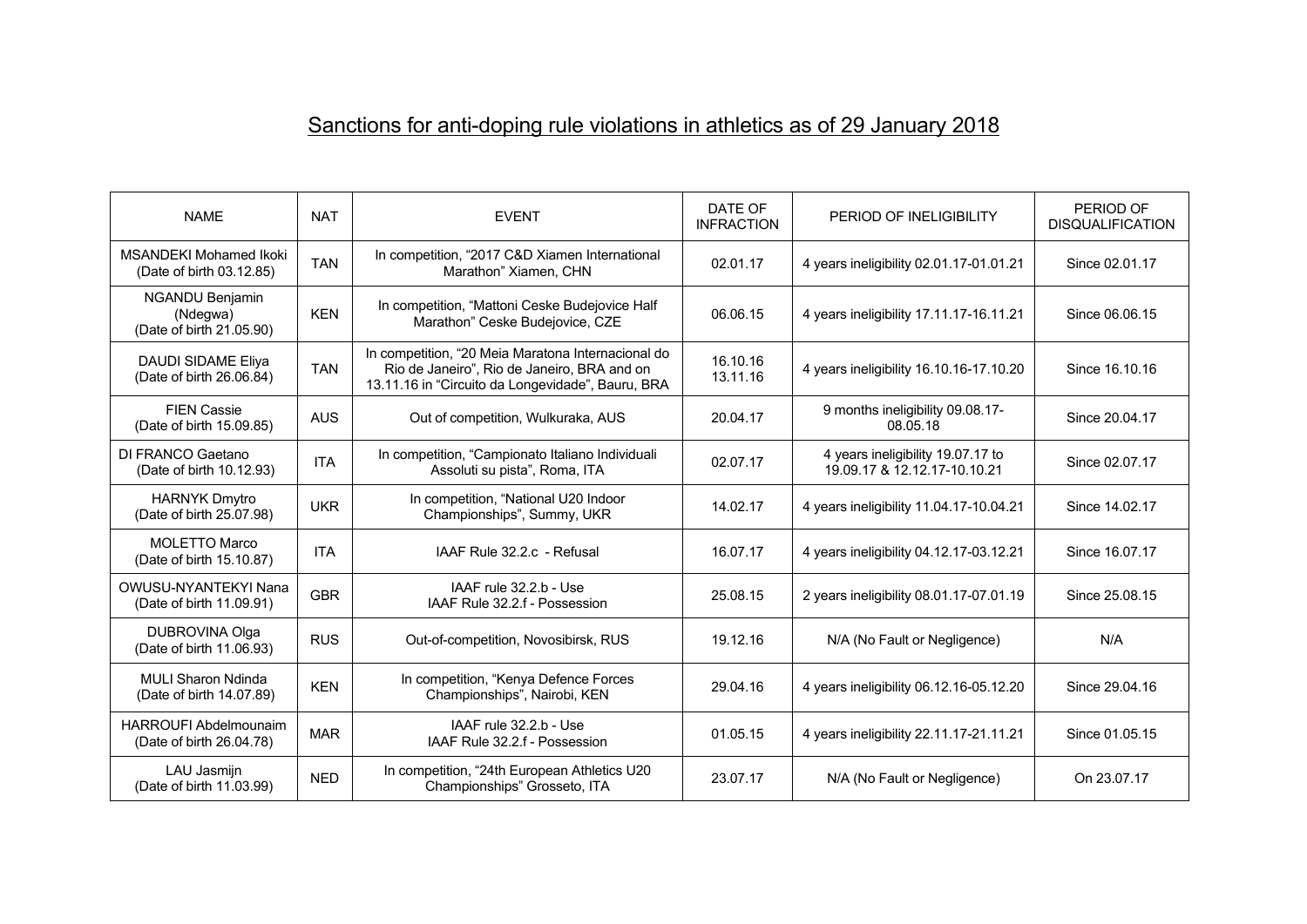| <b>BOSS Logan</b><br>(Date of birth 04.08.97)      | <b>USA</b> | Out-of-competition, Mississippi, USA                             | 18.08.17 | N/A (No Fault or Negligence)                                   | Since 18.08.17               |
|----------------------------------------------------|------------|------------------------------------------------------------------|----------|----------------------------------------------------------------|------------------------------|
| YANG Xinli<br>(Date of birth 07.02.88)             | <b>CHN</b> | In competition, "Tianjin National Games", Tianjin,<br><b>CHN</b> | 03.09.17 | 4 years ineligibility 08.09.17-07.09.21                        | Since 03.09.17               |
| TOLOSSA (BEKUMA) Haile<br>(Date of birth 14.03.90) | <b>ETH</b> | In competition, "Maraton Movistar 2016, Lima, PER                | 15.05.16 | 4 years ineligibility 15.05.16 -14.05.20                       | Since 15.05.16               |
| LIVERMORE Jason<br>(Date of birth 25.04.88)        | JAM        | Out-of-competition, Kingston, JAM                                | 16.12.16 | 2 years ineligibility 26.10.17-25.10.19                        | Since 16.12.16               |
| <b>BAILEY Ryan</b><br>(Date of birth 13.04.89)     | <b>USA</b> | In competition, "IBSF North America Cup", Park<br>City, USA      | 10.01.17 | 2 years ineligibility 30.11.17-22.06.19                        | From 10.01.17 to<br>29.01.17 |
| <b>DIRLI Seref</b><br>(Date of birth 01.01.92)     | <b>TUR</b> | IAAF Rule 32.2 (c) - Refusal                                     | 13.03.16 | 4 years ineligibility 13.03.16-12.03.20                        | Since 13.03.16               |
| ANDRIANOVA Tatyana<br>(Date of birth 10.12.79)     | <b>RUS</b> | IAAF Rule 32.2 (b) Athlete Biological Passport Case              | 26.07.10 | 2 years ineligibility 22.02.16-21.02.18                        | From 26.07.10 to<br>25.07.12 |
| <b>SUKHAREV Kirill</b><br>(Date of birth 24.05.92) | <b>RUS</b> | IAAF Rule $32.2$ (b) $-$ Use                                     | 15.07.14 | 2 years ineligibility 27.10.17-26.10.19                        | Since 15.07.14               |
| ZARIPOVA Yuliya<br>(Date of birth 26.04.86)        | <b>RUS</b> | In competition, "XXX Olympic Games", London,<br><b>GBR</b>       | 06.08.12 | 4 years ineligibility 25.07.13-24.01.16<br>& 04.10.16-03.04.18 | From 06.08.12 to<br>25.07.13 |
| <b>BORISOV Evgeniy</b><br>(Date of birth 07.03.84) | <b>RUS</b> | In competition, '12th IAAF World Championships',<br>Berlin, GER  | 20.08.09 | 2 years ineligibility 29.09.17-28.09.19                        | From 20.08.09 to<br>19.08.11 |
| CHICHEROVA Anna<br>(Date of birth 22.07.82)        | <b>RUS</b> | In competition, "XXIX Olympic Games", Beijing,<br><b>CHN</b>     | 24.08.08 | 2 years ineligibility 01.07.16-30.06.18                        | From 24.08.08 to<br>23.08.10 |
| SANFORD Jonathan<br>(Date of birth 15.05.90)       | <b>USA</b> | IAAF rule 32.2.b - Use<br>IAAF Rule 32.2.f - Possession          | 01.04.16 | 1 year ineligibility 02.06.17-01.06.18                         | Since 01.04.16               |
| <b>WOLTER Kenna</b><br>(Date of birth 21.09.89)    | <b>USA</b> | IAAF rule 32.2.b - Use<br>IAAF Rule 32.2.f - Possession          | 30.11.15 | 2 years ineligibility 13.12.16-12.12.18                        | Since 30.11.15               |
| <b>PATEL Vikas</b><br>(Date of birth 06.05.95)     | <b>USA</b> | IAAF rule 32.2.b - Use<br>IAAF Rule 32.2.f - Possession          | 01.06.15 | 4 years ineligibility 27.01.17-26.01.21                        | Since 01.06.15               |
| POLK Tori<br>(Date of birth 21.09.83)              | <b>USA</b> | IAAF Rule 32.2.f - Possession                                    | 15.05.15 | 2 years ineligibility 25.04.16-24.04.18                        | Since 15.05.15               |